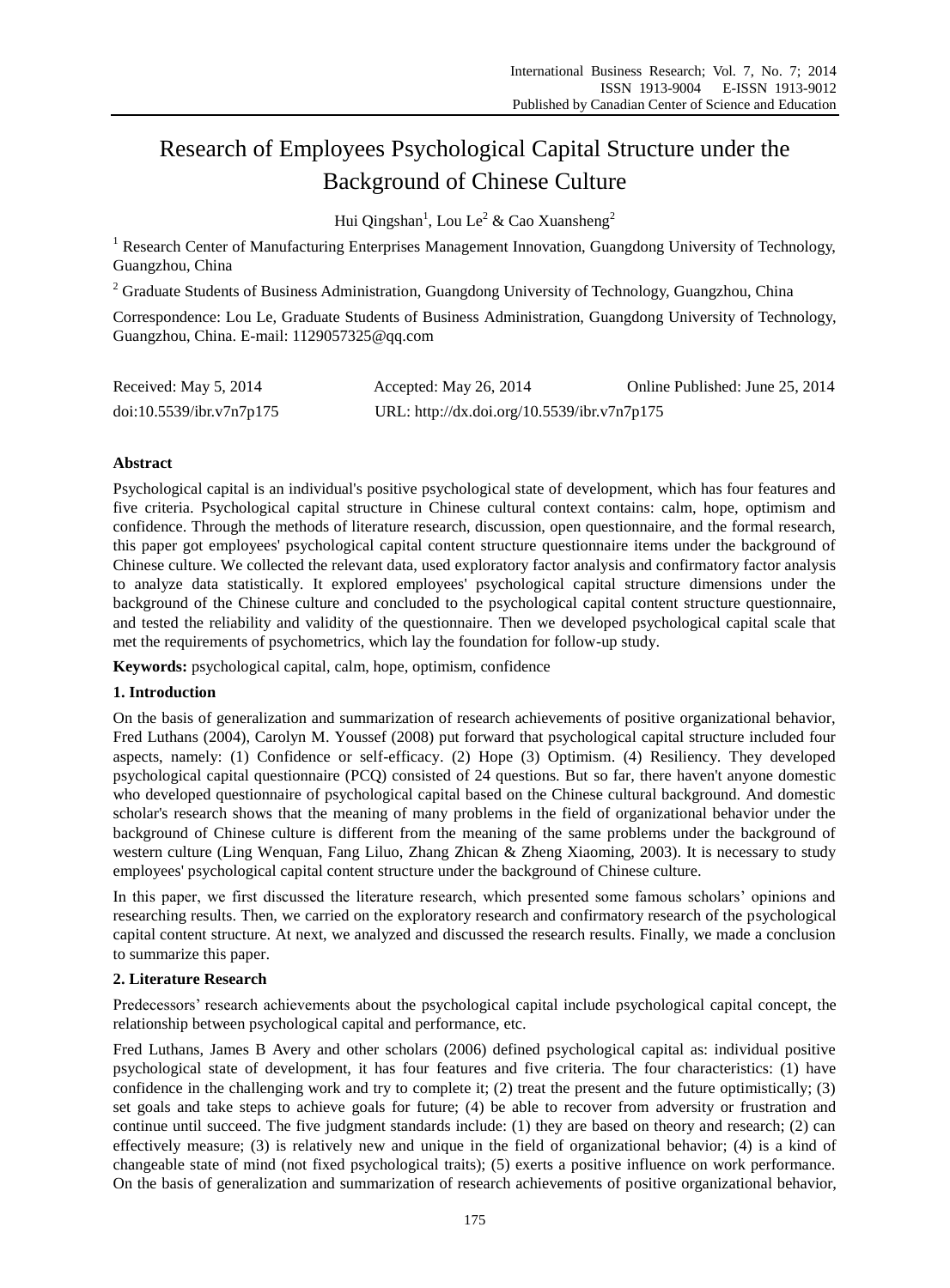Fred Luthans (2004), Carolyn M Youssef (2008) put forward that psychological capital structure included four aspects, namely: (1) Confidence or self-efficacy. Albert Bandura defined self-efficacy as that an individual mobilize the motivation and cognitive resources in a particular context, take the necessary actions to complete a specific task. High confidence people choose challenging work and make efforts to finish it. (2) Hope. Positive psychologist C. Rick Snyder pointed out that hope is a state of motivation formed by the interaction of goals, agency and pathways. Individuals with high sense of hope think they are capable and are willing to choose the appropriate way to achieve their goals. (3) Optimism. Individual adopts the positive method to explain the intrinsic, ancient, common events, and explain outward, temporary and situational events in a negative way. Optimists treat what happens in life positively, they seldom have such negative moods as depression, guilt and remorse. (4) Resiliency. Individual's ability of getting out of adversity, failure, uncertainty and recovering from them. Restoring force includes three aspects: accept the reality, consider life as positive, adapt to environmental changes.

## **3. Exploratory Research of the Psychological Capital Content Structures**

## *3.1 Research Purposes*

By large-scale formal questionnaire survey, we explored the psychological capital content structure dimensions, and developed the psychological capital scale.

# *3.2 Sample and Subjects*

1800 questionnaires were sent to Guangdong, Shanghai, Beijing, Henan, Guangxi, Zhejiang, Anhui, Sichuan, Chongqing, Yunnan and other provinces and cities, and 1574 effective questionnaires were taken back. The effective recovery rate was 87.4%. In accordance with the principle of random, 780 samples were selected for exploratory analysis data.

# *3.3 Research Tools and Statistical Methods*

This research adopts 29 questions of the beforehand test, uses Likert6 point scale, namely: completely not conform, not very conform, a bit not conform, a little conform, fairly conform, completely conform. Participants were asked to mark on the answer which conforms to their situation. Statistical methods are exploratory factor analysis, project analysis and so on, the software used is SPSS.

## *3.4 The Results of the Study and Analysis*

According to the requirements of exploratory factor analysis, the relevant inspection must be conducted before the analysis, in order to check whether the data is suitable for using the factor analysis. The KMO in this study is 0.919, it is greater than 0.5 and very significant, which indicates that the data is suitable for exploratory factor analysis.

In the exploratory factor analysis, the method of principal component analysis is used to extract factors, and the method of orthogonal varimax is used for factor rotation. Synthetically considering common degree of each item and the size of the load factor, we selected the items with high degree and large factor loading. We take the standard that eigenvalue which is greater than 1 as the intercept factor and refer to scree plot to determine the number of projects and factors. The results show that the psychological capital content structure presents four clear structure dimensions, each project's common degree is shown in table 1, the project load and dimensions are shown in table 2.

| ~<br>.        | $\overline{\phantom{0}}$ |       |       |                |                 | $\overline{\phantom{a}}$ |       |       |  |
|---------------|--------------------------|-------|-------|----------------|-----------------|--------------------------|-------|-------|--|
| Item          | V4                       | V5    | V6    | V <sub>7</sub> | V10             | V12                      | V13   | V14   |  |
| Common degree | 0.554                    | 0.713 | 0.732 | 0.633          | 0.591           | 0.661                    | 0.658 | 0.533 |  |
| Item          | V19                      | V20   | V21   | V22            | V <sub>24</sub> | V26                      | V27   | V28   |  |
| Common degree | 0.614                    | 0.644 | 0.676 | 0.548          | 0.610           | 0.705                    | 0.704 | 0.633 |  |

Table 1. Common degree of psychological capital content structure's constitute project ( $N = 780$ )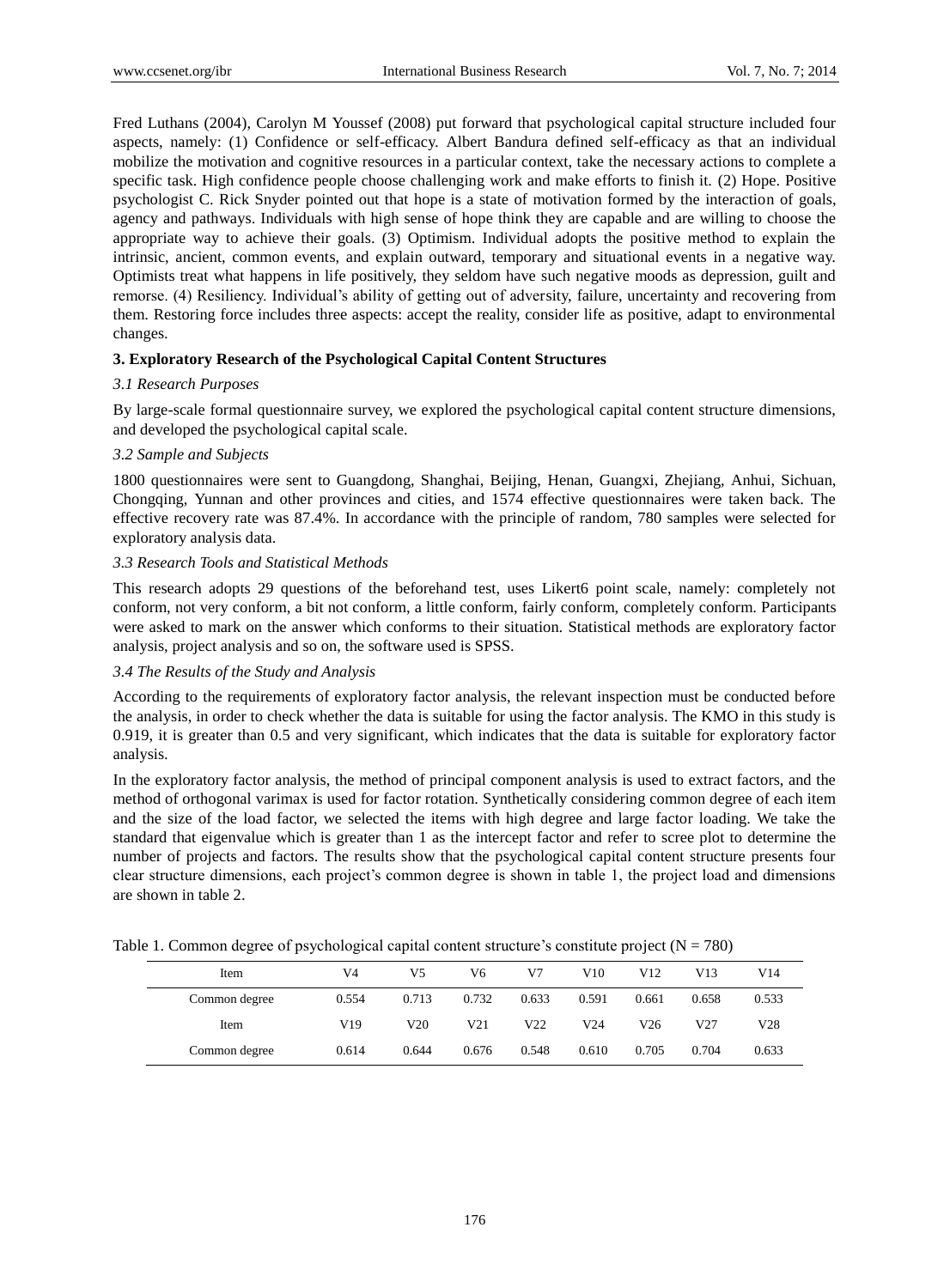|                                                                              |       |         | factor   |            |
|------------------------------------------------------------------------------|-------|---------|----------|------------|
| Project                                                                      | Calm  | Hope    | Optimism | confidence |
| V6 I can overcome the bad emotion in the work, and keep stable.              | 0.812 |         |          |            |
| V5 I can adjust my own negative emotions quickly in the work.                | 0.797 |         |          |            |
| V7 I can face danger fearlessly in the work.                                 | 0.726 |         |          |            |
| V4 I can keep calm in the face of difficulties.                              | 0.659 |         |          |            |
| V26 I have clear work goals.                                                 |       | 0.771   |          |            |
| V27 I have the patience to achieve the work objectives.                      |       | 0.765   |          |            |
| V28 I work with full enthusiasm.                                             |       | 0.719   |          |            |
| V24 I am full of hope for the future work.                                   |       | 0.680   |          |            |
| V12 In work, I can always see the good aspects.                              |       |         | 0.774    |            |
| V13 I think work usually produces good results.                              |       |         | 0.744    |            |
| V10 I always feel that the good things are more than the bad things in work. |       |         | 0.737    |            |
| V14 I always believe that we don't need to be pessimistic in work.           |       |         | 0.556    |            |
| V20 I believe I can communicate with colleagues and external people well.    |       |         |          | 0.746      |
| V21 I am confident in the meeting to discuss something related to my work.   |       |         |          | 0.726      |
| V19 I believe I can participate in the discussion on company affairs well.   |       |         |          | 0.726      |
| V22 I believe I can find good solutions to solve the problems in work.       |       |         |          | 0.610      |
| Rate of variance explained (%)                                               | 6.803 | 40.567  | 8.775    | 7.660      |
| The overall rate of variance explained                                       |       | 63.804% |          |            |

### Table 2. The factor analysis results of psychological capital content structure (N=780)

We integrate the meaning of various objective, refer to the related literature, and name the above four factors.

Factor 1 -- calm. It refers to keep calm mood in work, even if encountering undesirable stimulation from the outside. Topics covered include: overcome the bad emotion in the work, and keep stable; adjust my own negative emotions quickly in the work; face danger fearlessly in work; keep calm in the face of difficulties.

Factor 2 -- hope. It refers to be full of hope to work, work actively and enthusiastically and have a clear goal. It includes: have a clear job target, have the patience to achieve work objectives and work with full enthusiasm, be full of hope for the future work.

Factor 3 -- optimism. It refers to the ability to explain and think all sorts of things in work in a positive way. It includes: I can always see the good aspects in work. I think work usually produces good results; I always feel that the good things are more than the bad things in work. I always believe that we don't need to be pessimistic in work.

Factor 4 -- confidence. It refers to have confidence in work. It includes: I believe I can communicate with colleagues and external people well. I am confident in the meeting to discuss something related to my work. I believe I can participate in the discussion on company affairs well. I believe I can find the better solution to solve the problems in the work.

These four factors reflect the different aspects of psychological capital content, but it still needs to make relevant test that whether they can reflect the same topic. The results found that these four factors of psychological capital have moderate correlation, and illustrated that they measure the same topic from different aspects, the four factors together form a whole. The correlation coefficient between the factors was shown in table 3.

Table 3. Psychological capital content 4 factor correlation coefficient matrix  $(N = 780)$ 

|             | Mean value $(M)$ | Standard deviation (SD) | calm      | hope      | opportunity |
|-------------|------------------|-------------------------|-----------|-----------|-------------|
| calm        | 4.446            | 0.848                   |           |           |             |
| hope        | 4.633            | 0.899                   | $0.514**$ |           |             |
| opportunity | 4.476            | 0.873                   | $0.462**$ | $0.539**$ |             |
| confidence  | 4.526            | 0.824                   | $0.532**$ | $0.572**$ | $0.516**$   |

Note: \* \* shows significant at the 0.01 level.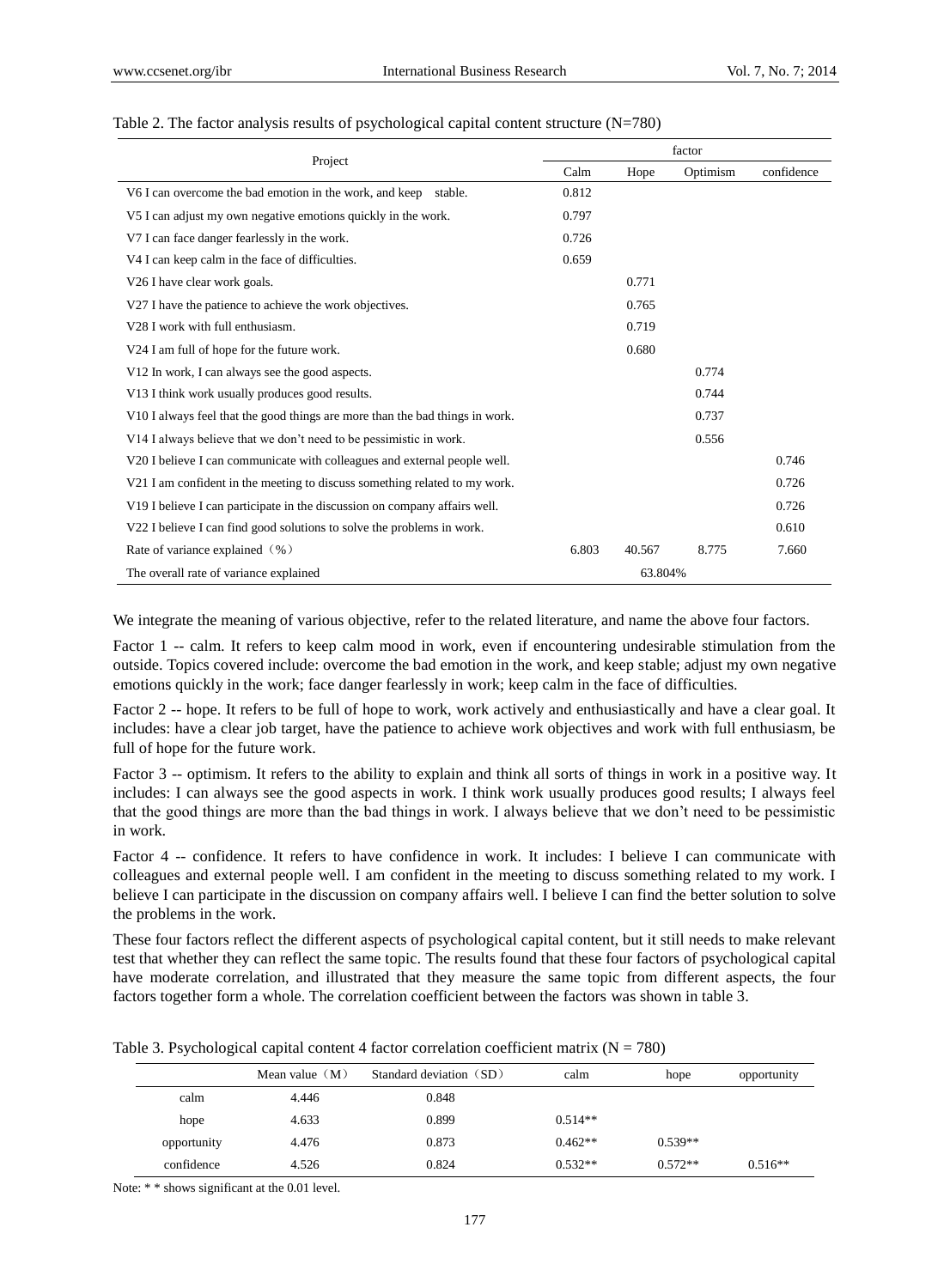#### **4. Confirmatory Research of the Psychological Capital Content Structure**

## *4.1 Research Purposes*

We use another part of the formal investigation data to test the four-factor structure model of the psychological capital in explorative study, and to examine the rationality of the structure model. At the same time, we compare the four-factor model with other competition models, and then to test the goodness of fit of the four-factor model.

### *4.2 The Participants*

1574 effective questionnaires from the formal research were taken back, 780 questionnaires used for exploratory factor analysis were removed from them, then the remaining 794 were used as the samples for confirmatory factor analysis.

#### *4.3 Research Tools and Methods*

- 1) The research tools. This research adopts 29 questions of the beforehand test, uses Likert6 point scale, namely: completely not conform, not very conform, a bit not conform, a little conform, fairly conform, completely conform. Participants were asked to mark on the answer which conform to their situation.
- 2) Statistical analysis method. The method of confirmatory factor analysis in structural equation model and AMOS4.0 statistical software were used.

#### *4.4 Model Validation Results*

According to the result of exploratory factor analysis, psychological capital content structure conception model is put forward.

The data of confirmatory factor analysis were used to measure and test the proposed conceived model, and then we get the standard solution of the psychological capital content structure model, as is shown in figure 1.



Figure 1. Complete standard solution of psychological capital content structure model

According to the theory of structural equation, we need to test the degree of fitting of the model. But here, we mainly discuss the basic fitting test and model overall fitting test.

1) Basic fitting inspection. Analysis data show that, in the four-factor model of the psychological capital content structure, the estimated parameters are all not negative, and achieved significant level; The maximum of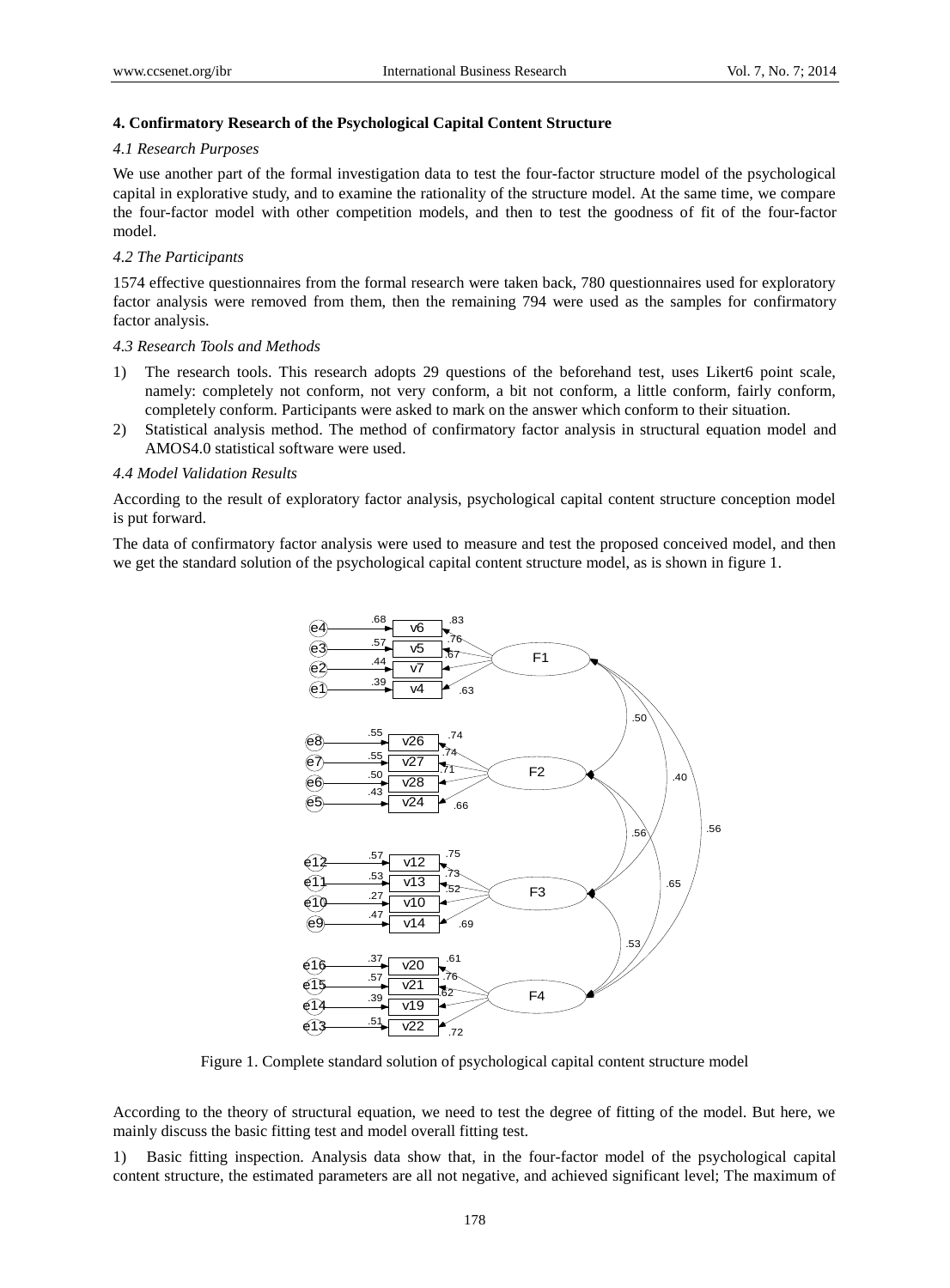absolute value of the estimated parameter statistics related to each other is 0.655, no close to 1;maximum of load factor is 0.826, the minimum value is 0.522, both of which are between 0.5 and 0.95;so there has no big standard error. Therefore, it passes the basic fitting degree inspection.

2) Test of the whole fitting degree of the model. We mainly test the fitting degree of a model here, and do not involve the comparison of multiple models, therefore, we need to select indicators with judgment standard to test. So, we choose three kinds of statistic of the whole fitting degree test indicators of the model, they respectively are: the absolute fitting degree index in table 4, the value-added fitting degree index in table 5, and contracted fitting degree index in table 6.

Table 4. The absolute fitting degree index of psychological capital content structure model

| GFI   | AGFI  | <b>RMR</b> | <b>RMSEA</b> |
|-------|-------|------------|--------------|
| 0.961 | 0.946 | 0.037      | 0.044        |

Table 5. The value-added fitting degree index of the psychological capital content structure model

| NFI   | RFI   | <b>IFI</b><br>-- | <b>THE</b><br>⊥∟⊥ | CFI   |
|-------|-------|------------------|-------------------|-------|
| 0.945 | 0.933 | 0.966            | 0.958             | 0.966 |

Table 6. The contracted fitting degree index of psychological capital content structure model

| PGFI  | <b>PNFI</b> | $\cap$ N<br>w | NC    |
|-------|-------------|---------------|-------|
| 0.692 | 0.772       | 391           | 2.529 |

From table 4, 5 and 6, we can see that the fitting degree index of the four-factor model of the psychological capital content structure all meet the demand, which shows that the four-factor model conform to the observation data, and the conceived model has been verified well.

## *4.5 The Comparison of Competition Model*

Another main function of structure equation technology is to select the best matching model by the comparison of multiple models. The conceived competition models in this study include single-factor model, two-factor model, three-factor model.

1) The single-factor model. We can find from the exploratory study in front that, the four factors of the psychological capital content structure have moderate relationship, so, there may exists a single-factor model.

2) The two-factor model. We use the data from exploratory research for exploratory factor analysis, extract two factors , as a result, the V10, V12, V13, V14, V21, V22, V24, V26, V27, V28 form factor 1, V4 and V5 and V6, V7, V19, V20 form factor 2.Total variance explained is 49.341%.

3) The three-factor model. By the same way, we use the data from exploratory research for exploratory factor analysis, extract three factors, as a result, V19, V20, V21, V22, V24, V26, V27, V28 form factor 1, V4 and V5 and V6,V7 form factor 2, V10, V12, V13, V14 form factor 3. Total variance explained is 57.001%. The fitting index comparison between four-factor model of psychological capital content structure with single-factor model, two-factor model, three-factor model are shown in table 7.

Table 7. Comparison of fit index in the psychological capital content structure competition model fit index

|                       |            | Absolute fitting index |            |              |             |             |            |            | Value-added fitting index |       |            |
|-----------------------|------------|------------------------|------------|--------------|-------------|-------------|------------|------------|---------------------------|-------|------------|
|                       | <b>GFI</b> | <b>AGFI</b>            | <b>RMR</b> | <b>RMSEA</b> | <b>NCP</b>  | <b>ECVI</b> | <b>NFI</b> | <b>RFI</b> | IFI                       | TLI   | <b>CFI</b> |
| one-factor model      | 0.78       | 0.712                  | 0.092      | 0.127        | 1330.096    | 1.889       | 0.682      | 0.634      | 0.699                     | 0.651 | 0.697      |
| Two-factor model      | 0.833      | 0.779                  | 0.089      | 0.109        | 966.636     | l.432       | 0.763      | 0.724      | 0.781                     | 0.744 | 0.78       |
| Three-factor model    | 0.907      | 0.875                  | 0.053      | 0.074        | 433.565     | 0.762       | 0.882      | 0.859      | 0.902                     | 0.883 | 0.901      |
| Four-factor model     | 0.961      | 0.946                  | 0.037      | 0.044        | 149.84      | 0.408       | 0.945      | 0.933      | 0.966                     | 0.958 | 0.966      |
| Standard for judgment | > 0.9      | > 0.9                  | < 0.05     | < 0.05       | The smaller | The smaller | > 0.9      | > 0.9      | > 0.9                     | > 0.9 | > 0.9      |
|                       |            |                        |            |              | the better  | the better  |            |            |                           |       |            |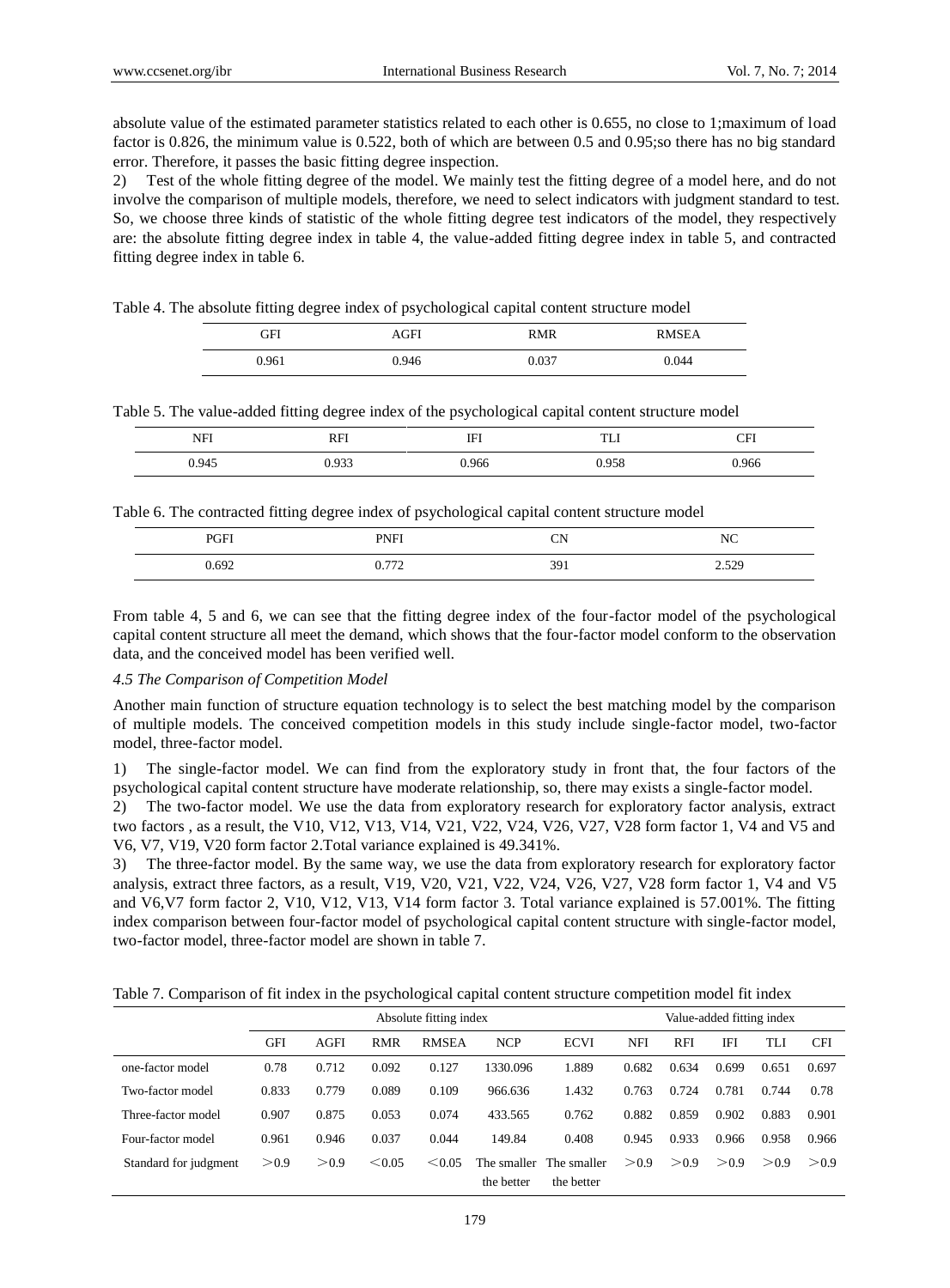|                       | Simple fitting index |             |             |                          |                        |                        |  |  |
|-----------------------|----------------------|-------------|-------------|--------------------------|------------------------|------------------------|--|--|
|                       | <b>PGFI</b>          | <b>PNFI</b> | Value of CN | $X^2$ Degrees of freedom | AIC                    | <b>CAIC</b>            |  |  |
| one-factor model      | 0.597                | 0.591       | 72          | 13.789                   | 1498.096               | 1679.763               |  |  |
| Two-factor model      | 0.631                | 0.655       | 95          | 10.385                   | 1135.636               | 1322.98                |  |  |
| Three-factor model    | 0.674                | 0.742       | 187         | 5.293                    | 604.565                | 803.263                |  |  |
| Four-factor model     | 0.692                | 0.772       | 391         | 2.529                    | 323.84                 | 539.569                |  |  |
| Standard for judgment | > 0.5                | > 0.5       | >250        | $\leq$ NC $\leq$ 5       | The smaller the better | The smaller the better |  |  |

#### Table 7. Continue

From the comparison of 17 indexes of 3 types in Table 7, we can see that in the psychological capital content structure, the four-factor model is a more ideal one, and the other three competition models do not pass inspection in many indicators.

The results of exploratory factor analysis and confirmatory factor analysis both show that the psychological capital content structure is made up of four factors.

*4.6 Research of Reliability and Validity of the Questionnaire of the Psychological Capital Content Structure*

This research tests the reliability of psychological capital questionnaire from three aspects, namely individual item reliability, construct reliability and reliability of internal consistency.

Reliability calculation results of the three aspects show that, the coefficient of reliability of internal consistency of the questionnaire of the psychological capital content structure achieves the good level.

There are lots of indicators to measure validity. The indicators in this research include content validity, face validity, construct validity, convergent validity and criterion-related validity.

From the five aspects of validity analysis, we can judge that the questionnaire of psychological capital has good validity.

## **5. Results and Discussion**

This research finds that psychological capital of employees includes four dimensions under the background of Chinese culture by exploratory factor analysis and confirmatory factor analysis, they are calm, hope, optimism and self-confidence, and every dimension is made up of four measuring subjects. The analysis of reliability and validity shows that the questionnaire of psychological capital content under the background of Chinese culture which is developed in this research has the high reliability and validity.

Fred Luthans, Carolyn M Youssef (2004) put forward that psychological capital content includes four aspects, they are self-confidence, hope, optimism and tenacity. There exists difference in two aspects between this research and Luthans' research.

First, Content structure is different. There is calm factor in this research and it doesn't exist in their research; there is tenacity factor in their research and there is not in this research. China staff has undergone many major changes in 30 years of reform and opening up, especially in the early 1990s with implementing the market economy, all departments reformed actively and transformed from the mode of planned economy to the mode of market economy operation. In the process of the transition, employees faced many challenges from the environment uncertainty, including the business philosophy transformed from production oriented to market oriented, the paternalistic management style converted into service type, authoritarian leadership style converted into democracy, the relationship between employees and units transformed from the lifelong system to the employment system, job uncertainty increased and work pressure increased and so on. Through the reform process, it may be the most important to keep calm and treat these changes with normal mind and maintain the stability of the mood. Only in this way can they adapt to the change of environment. At the same time, it is necessary to be hopeful about the future and full of enthusiasm for the work; they need to face changes optimistically as well.

Second, the same factor has different measurement projects. This research and Luthans' research have three same factors, which are self-confidence, hope and optimism, but the measurement projects of every factor is different. We use four projects to measure hope, two of which are related to the target of work, one indicates work enthusiasm, one is hopeful about the future work. Their research uses six projects to measure hope, three of which are related to the target of work, two indicate that there have many ways to solve the work problems, one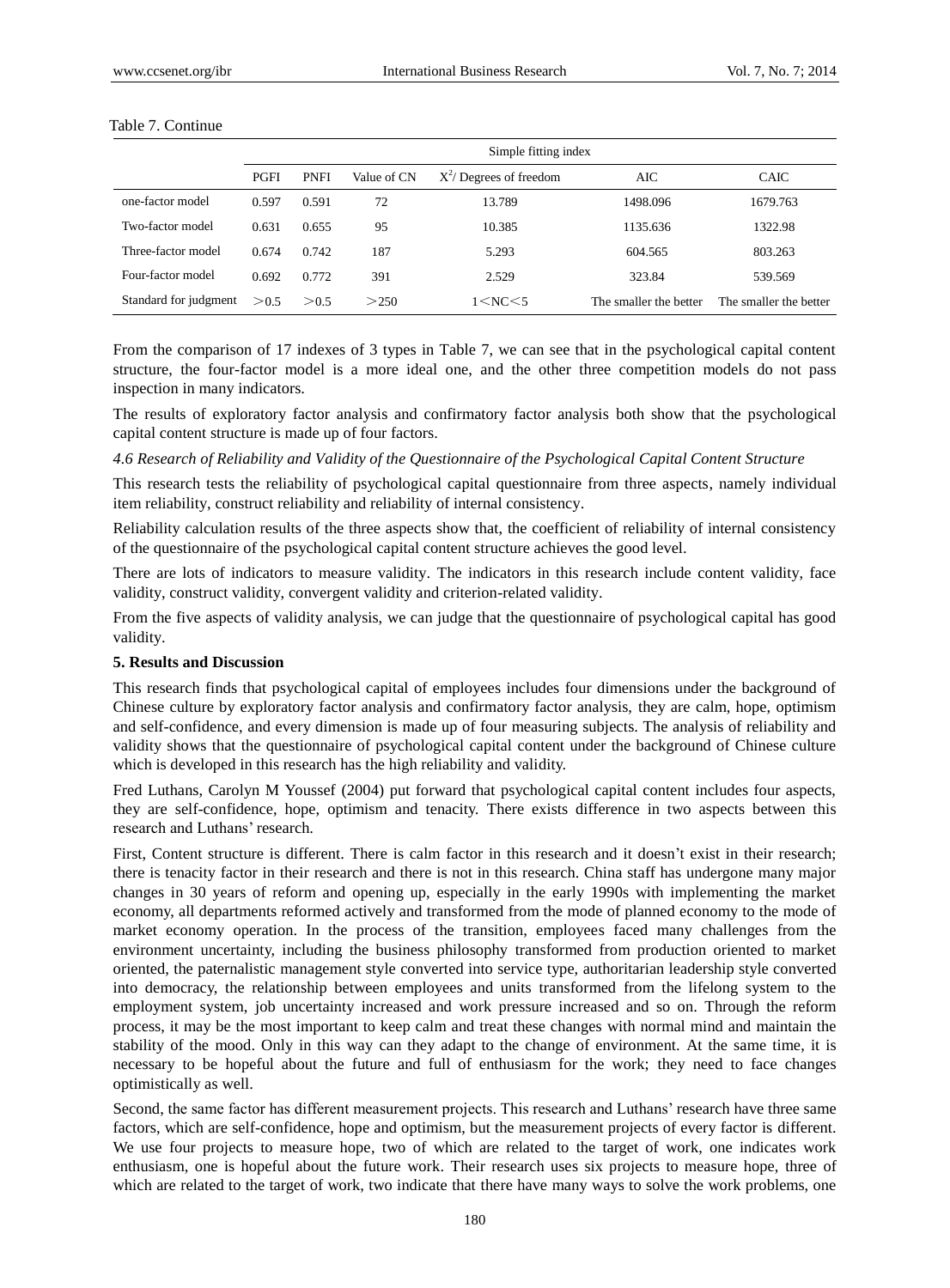describes the positive comments about their work. As for optimism, we use four projects to describe the meaning of treating what happened in work with positive mind from different sides. And they use six projects. To measure optimism, three of which are similar to the meaning of our projects, one indicates a kind of optimistic attitude to work and two indicate that result of work in reality is consistent with the expected. In terms of self-confidence factor, three of four projects in our research are similar to theirs. We have one project that shows confidence in face of work problems. However, in their research, one project shows confidence in solving the long-term problems, one project shows that they believe they can set work goals and one project shows they can state to a group of colleagues. Thus, even for the same item, measurement problems are also different. We think that the reasons for these differences in addition to language differences, there are differences in cultural background.

The above analysis has once again proven some research conclusions of domestic scholars, namely a lot of problems at the field of organizational behavior under the background of Chinese culture is different from those under western culture (Ling Wen-quan, Fang Li-luo, Zhang zhi-can & Zheng xiao-ming, 2003). Therefore, foreign questionnaire of psychological capital can't be directly used to measure psychological capital of Chinese employees.

In addition, the new calm dimension in the concept of psychological capital, which is put forward in this research, is similar to the meaning of emotional intelligence. Danial Goleman (1995) put forward that emotional intelligence (EI) includes five aspects: knowing their own emotions, controlling their emotions, self-motivation, understanding others' emotions, properly handling interpersonal relationship. And Luthans (2007) think that emotion and emotional advantage is the potential psychological capital. Therefore, it can be seen that psychological capital and the concept of emotional intelligence have certain contact, but whether several other dimensions of emotional intelligence belong to the scope of psychological capital will be an issue of future research.

## **6. Conclusion**

Through literature study, interview, open questionnaire, exploratory factor analysis and confirmatory factor analysis, we found that employees' psychological capital under the background of the Chinese culture is composed of four factors, namely, calm, hope, optimism, confidence.

The research of the reliability and validity of psychological capital questionnaire showed that the psychological capital questionnaire developed in this study was reliable and effective.

Although we spend a lot of time and energy on studying the employees' psychological capital content structure under the background of Chinese culture, we don't know whether the psychological capital content contains some other dimensions, as people's psychological state is complex and variable. Therefore, to explore other possible dimensions of psychological capital content is a trend of psychological capital research in the future.

## **References**

- Block, J., & Kremau, A. M. (1996). IQ and Ego Resiliency: Conceptual and Empirical Connections and Separateness. *Journal of Personality and Social Psychology, 70*, 349–361. http://dx.doi.org/10.1037/0022-3514.70.2.349
- Coutu, D. L. (2002). How Resilience Works. *Harvard Business Review, 80*, 46–55.
- Erez, A., & Isen, A. M. (2002). The Influence of Positive Affect on the Components of Expectancy Motivation. *Journal of Applied Psychology, 87*, 1055–1067. http://dx.doi.org/10.1037/0021-9010.87.6.1055
- Fred, L., Kyle, W. L., & Brett, C. L. (2004). Positive Psychological Capital: Beyond Human and Social Capital. *Business Horizons, 47*, 45–50. http://dx.doi.org/10.1016/j.bushor.2003.11.007
- Kennon, M. S., & Barbara, L. F. (2001). Psychologic Need-Satisfaction and Subjective Well-Beingwithin Social Groups. *American Psychologist, 56*, 25–38.
- Klonhlen, E. A. (1996). Conceptual Analysis and Measurement of the Context of Ego Resiliency. *Journal of Personality and Social Psychology, 70*, 1067–1079. http://dx.doi.org/10.1037/0022-3514.70.5.1067
- Luthans, F., Avey, J. B., Avolio, B., Norman, S. M., & Combs, G. (2006). Psychological Capital Development: Toward a Micro-Intervention. *Journal of Organizational Behavior, 27*, 387–393. http://dx.doi.org/10.1002/job.373
- Martin, E. P. S., & Fausto, M. (2000). Internal Control Sense. *American Psychologist, 55*, 8–10.
- Martin, E. P. S., & Mihaly, C. (2000). Positive Psychology: An Introduction. *American Psychologist, 55*, 5–14. http://dx.doi.org/10.1037/0003-066X.55.1.5